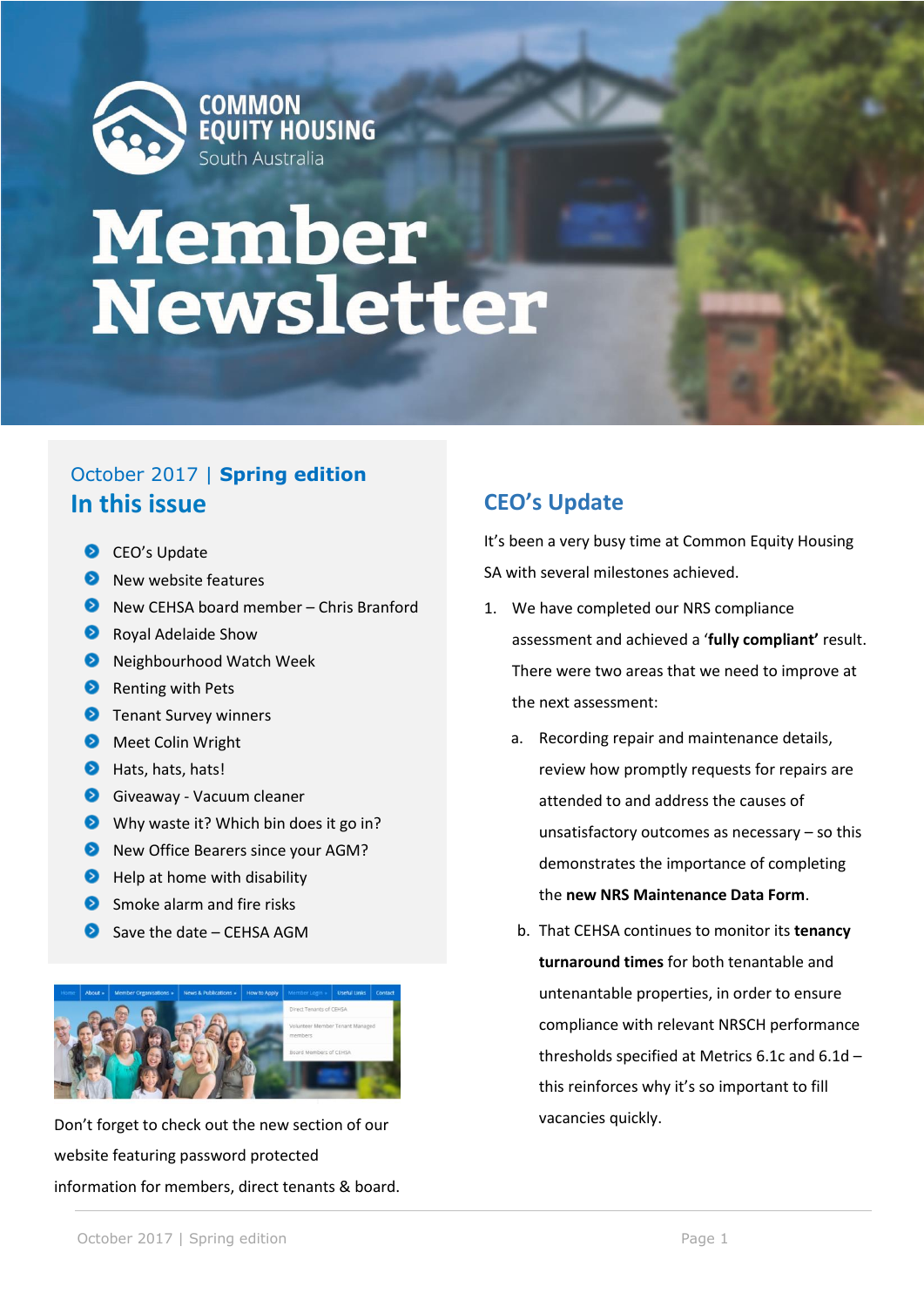- 2. We have signed a Memorandum of Understanding with Paris Flat Housing Co-op to start negotiations for them to become a Member Organisation of CEHSA.
- 3. We have finalised the consultation process on the new Property and Services Agreement with member organisations and other stakeholders so we'll be in touch shortly to outline the next steps.

Finally, I had the opportunity to visit Common Equity in Melbourne and Sydney and the key things I learnt that could benefit CEHSA are:

- The process to review our asset management system. We are currently planning to complete new property inspections by an independent and licenced builder to reset our summary maintenance plan for the next 10 years. All members and tenants will be kept in the loop when we start this process.
- New business opportunities with the NDIS and understanding the Federal Government's Bond Aggregator Model, which is aimed to assist CHP's with cheaper finance.
- Co-op Strategy & Development a model to enable co-ops to plan for their future and I hope to present some of these ideas at our next Member Forum.

#### **Priorities over the next few months:**

- Finalise the PSA approval process.
- Strategic planning session with the CEHSA Board on Sunday 29 October 2017 – to review our current position and plans for the future.
- AGM on **Thursday 16 November** with a very special guest speaker – details to follow.
- Business Development Sub-Committee of the Board to review a number of business development opportunities for the coming financial year.

## **New CEHSA Board Member - Chris Branford**



Chris is a Planner and Urban Designer with over 30 years' experience in urban development delivery. He spent over 24 years with Delfin Lend Lease, working on some of Australia's most renowned urban development projects, including a range of Project Management and leadership roles. He has a BA in Planning from the University of South Australia, and an MA in Urban Studies from the University of Akron, Ohio.

In February 2012, he established Branford Planning + Design which provides a broad range of specialist skills including urban design, master planning, project management and feasibility analysis. He was appointed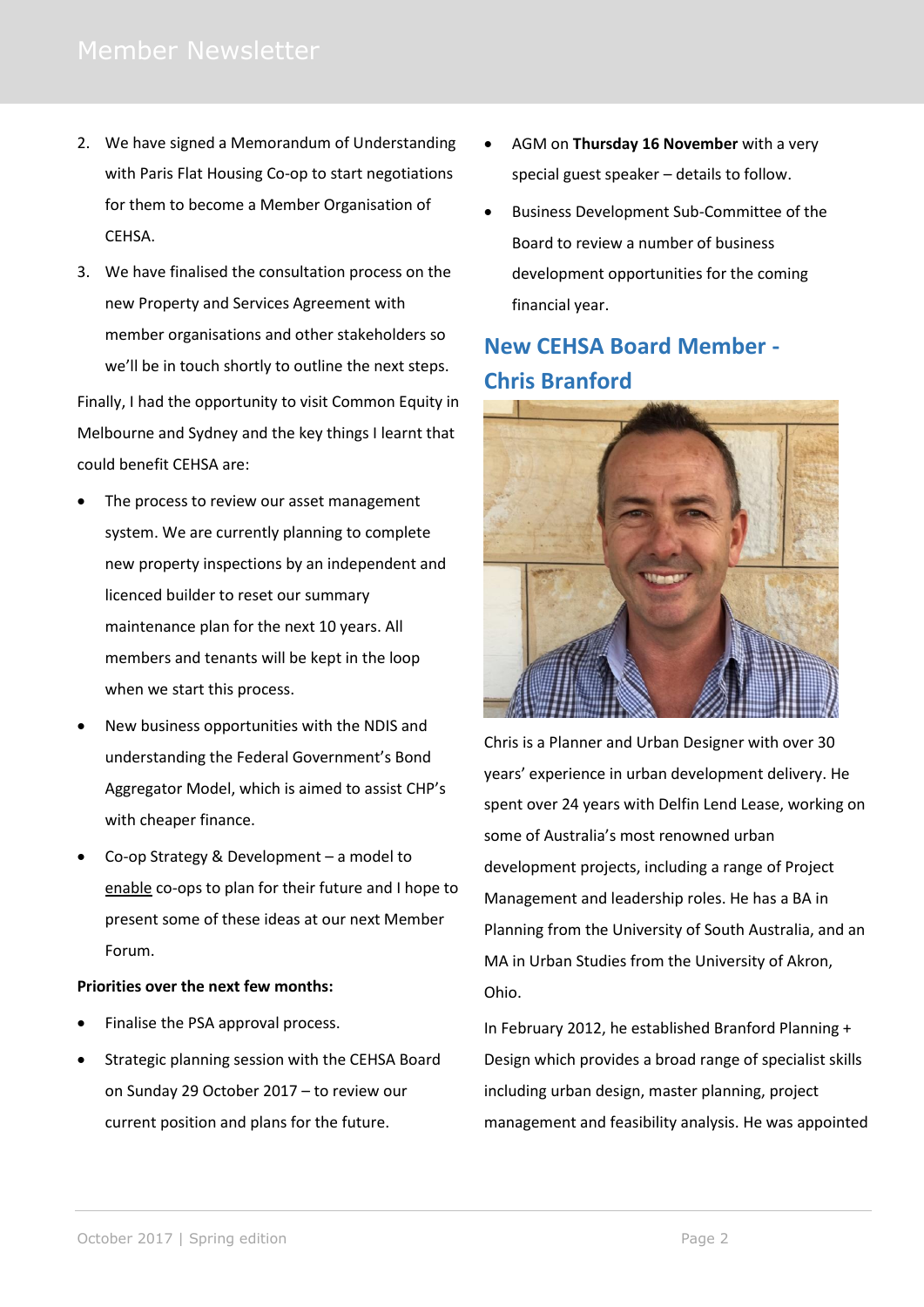as a member of the Development Assessment Commission in April 2015.

#### **Interview with Chris Branford**

- My favourite activity/activities include playing golf and I love to do this because despite being a constant source of frustration, it helps clear my mind!
- My favourite colour is blue because it reminds me of my local football team Sturt. Go the Double Blues!
- My favourite meal involves sharing it with family or friends (and often a glass of wine) and my favourite snack food is chocolate.
- The best time of the day to me is around dusk because it's usually such a beautiful time regardless of where you are.
- I hope to hear U2 again live, because they are one of my favourite rock acts.
- The first concert event I ever went to was Jesus Christ Superstar at Memorial Drive!
- I would love to travel to Antarctica or the Arctic Circle because of their remoteness and sheer beauty.
- The best teacher I ever had was my year 11/12 geography teacher, Graham Hellams because he helped foster my interest in urban planning.

#### **Royal Adelaide Show tickets**



Congratulations to all the winners of our Show tickets! We received 25 adult and 10 child tickets from The Royal Agricultural & Horticultural Society of SA. We

randomly chose tenant names so we hope all who attended the Show had a great time.

## **Neighbourhood Watch Week - 2-8 October 2017**

#### **Organisation: Neighbourhood Watch Australasia**

Neighbourhood Watch (NHW) is a community led safety and awareness program working in partnership with police. It aims to prevent crime, stop social isolation and increase the safety, security and quality of life for everyone in the community. NHW Week aims to raise public awareness and the benefits of belonging to a local Neighbourhood Watch group. The objective is to increase membership and encourage participation in Neighbourhood Watch programs throughout Australia. Website[: www.nhwa.com.au](http://www.nhwa.com.au/)

#### **Renting with Pets – benefits for landlords and tenants** *As published by Consumer and Business Services*



*We acknowledge that our Member Organisations may have their own policy or by-law in relation to pets.* Approximately 60% of South Australian households own a pet such as a dog, cat, fish, bird or rabbit. Many pet owners care for their pets as a special part of their family. But sadly, around 30% of dogs and cats that are surrendered to animal shelters are by owners who aren't able to find accommodation that allows pets.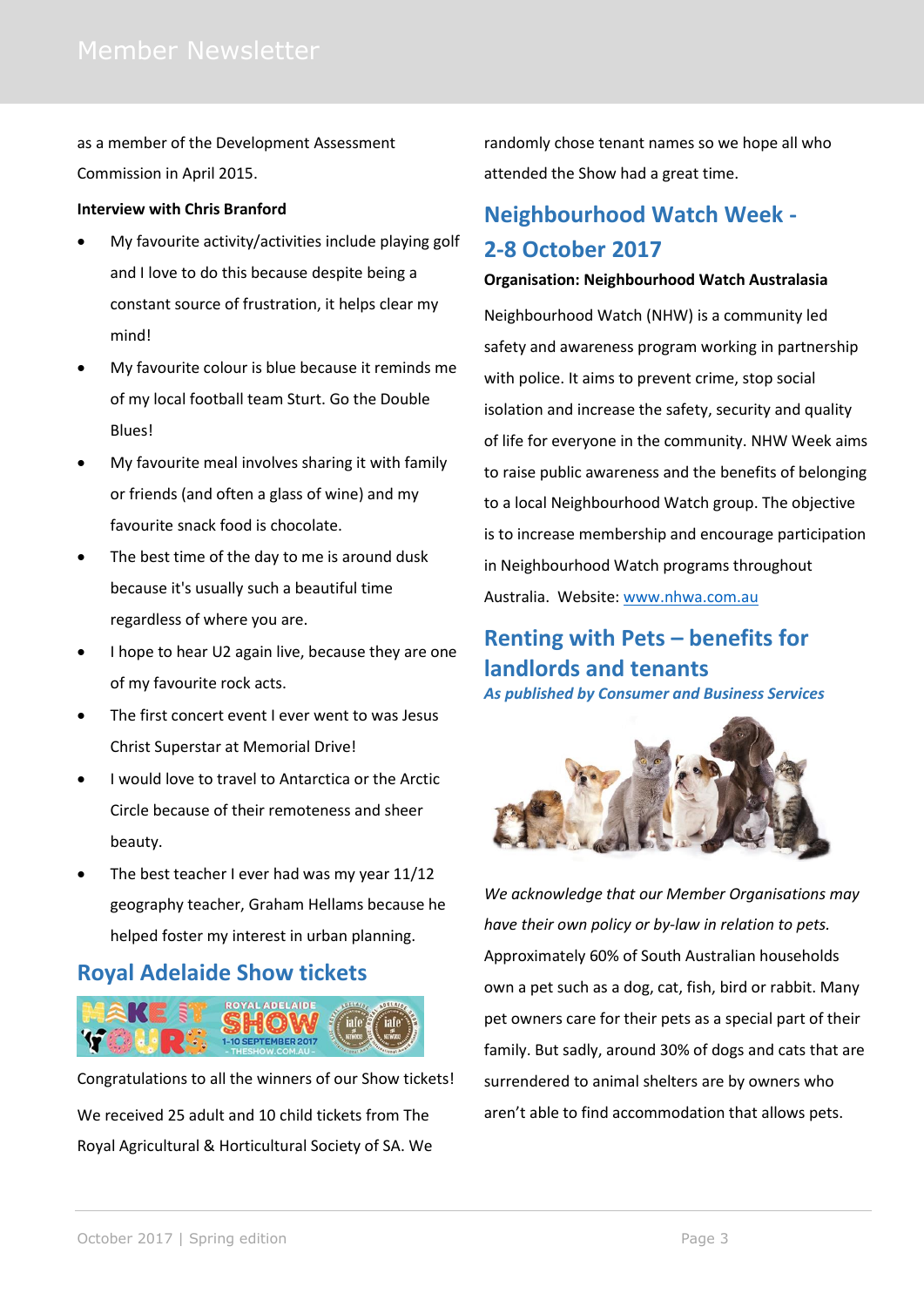Responsible pet owners can make very good tenants; the kind that sign long term leases and take good care of their homes.

**Information to help promote good rental arrangements:**

 A guide for landlords and managing agents – tenants with pets

- A guide for tenants renting with pets
- Pet application/resume example
- Pet Agreement example of terms and conditions

#### **Colin Wright, CEHSA's Finance**

#### **Officer, shares a few fun facts:**

- My favourite activity is listening to live music and I love to do this because it is relaxing.
- My favourite color is brown because it reminds me of the Outback.
- My favourite meal involves seafood and my favourite snack food is chocolate.
- My favourite movie of all time is '2001: A Space Odyssey'.
- The first concert event I ever went to was Cold Chisel.
- I would love to travel to France because it is different.

#### **Hats, Hats, Hats!**

Hat collecting is a hobby of one of our member - Ray Jackson, Copper Triangle Chairperson & CEHSA Board Member.

Why do you need them simply to protect yourself from the sun? Why not make a fashion statement!



Ray has been collecting peak hats over many years. They come from a variety of companies, including Coke, Mitre Ten, Thrifty Link, and Bianco. He also has five Akubra and four English driving hats. Ray's pride and joy are two hats which are so special they are kept in a wrapper to protect them. One is from the ship HMAS TORRENS which was sunk offshore to become a new reef. The other is from the submarine HMAS RANKIN. It is now very difficult to get any souvenirs from these vessels. Ray is always on the lookout for other hats to add to his collection.

**Mad as a hatter** *- did you know?*



Mercury was used in manufacturing of felt hats during the 19<sup>th</sup> century. Mercury poisoning causes neurological damage, including slurred speech, memory loss and tremors which led to the phrase 'mad as a hatter'. *As published in Wikipedia.org /wiki/Hatter Alice's Adventures in Wonderland*.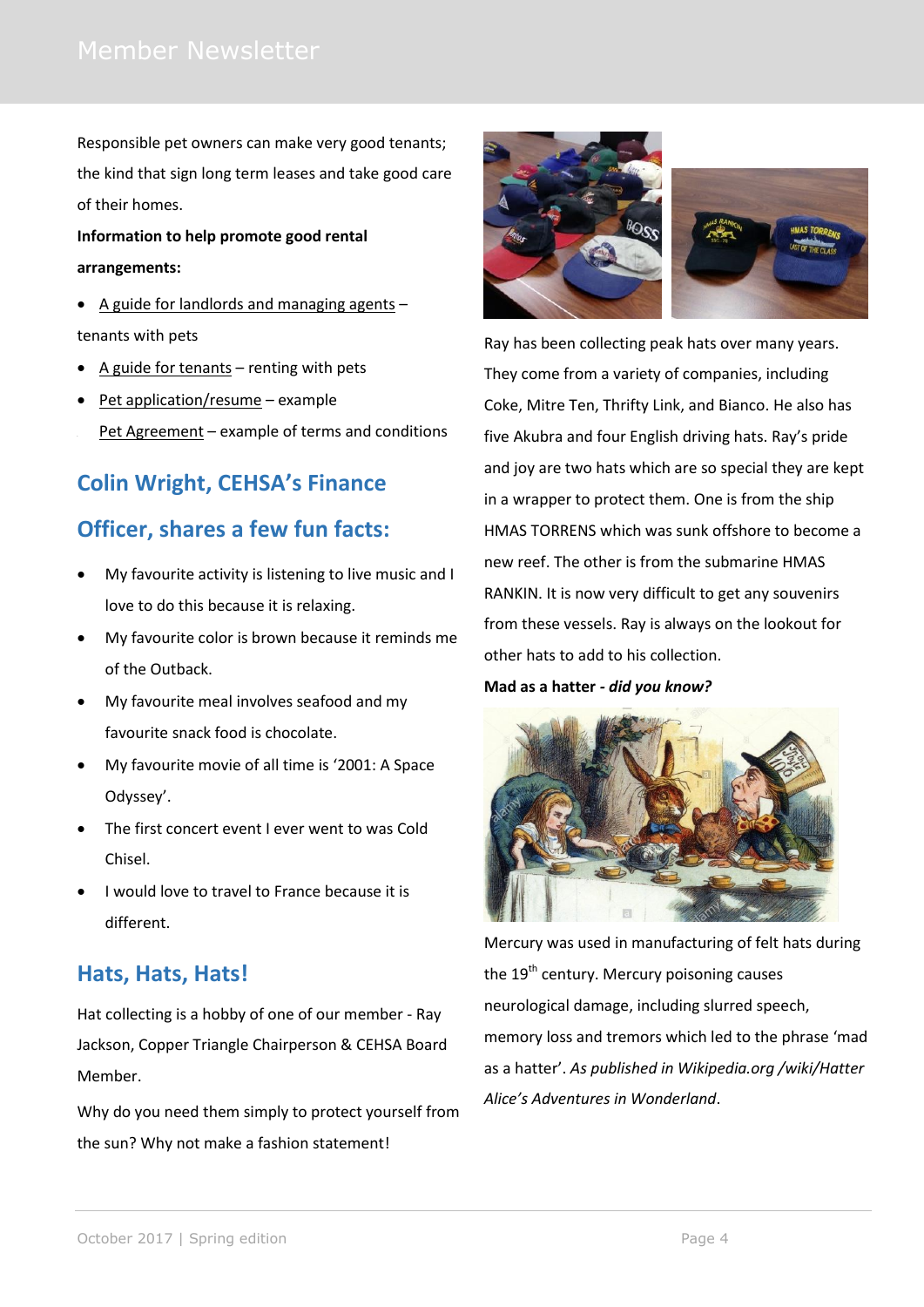#### **Vacuum cleaner giveaway!**



We have a pre-loved Kambrook Cyclonic bagless vacuum cleaner to giveaway to one of our tenants. The lucky recipient will be the first person to call through and answer this question, "Who is the new Board member at CEHSA?" If you know the answer and are interested please call Melissa on 8354 2790 quickly! You must be able to collect the vacuum from the CEHSA office in Thebarton.

## **Why waste it? Which bin does it go in?**



An A-Z guide will assist you in knowing what items go in 'Which Bin' and how to divert resources from landfill, transforming them into reusable and recyclable materials. This directory lists common household items in alphabetical order and indicates 'Which Bin' they go in by colour of the corresponding bin lid. Go to <http://www.whichbin.com.au/>

#### **New Office Bearers since your AGM?**

If your member organisation (MO) changed Office Bearers at your recent AGM you need to officially notify CEHSA as soon as possible. So can you please complete thi[s form](http://www.cehsa.com.au/wp-content/uploads/2015/06/Form-MOs-Office-Bearers-Notification.pdf) and email it to [melissa@cehsa.com.au](mailto:melissa@cehsa.com.au) now!

## **Housing and independence Help at home with disability** [www.sa.gov.au](http://www.sa.gov.au/)

People with disability may benefit from additional services and support that will help them to live at home and be as independent as possible.

If you have a disability, these services can help you have an improved quality of life as well as providing respite and support for your caregivers.

**Types of help available**

Types of assistance that may be available include:

- cleaning the house and washing clothes
- personal care help with showering and dressing
- delivered meals
- maintaining and repairing the home or garden
- getting around the house ramps, rails and equipment
- shopping; transport; day care and respite.